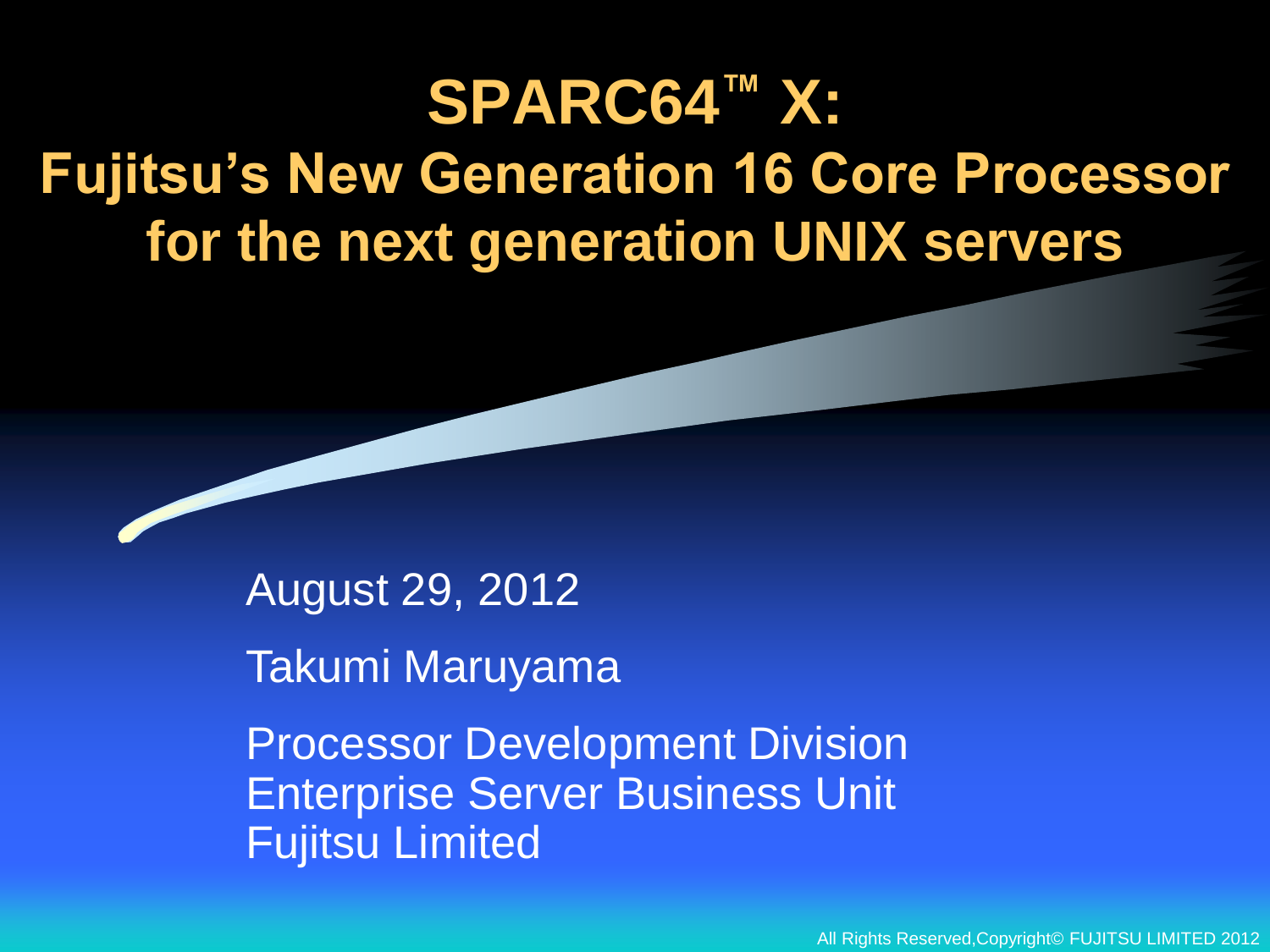## **Agenda**

## Fujitsu Processor Development History

◆SPARC64TM X Design concept ■ SWoC (Software on Chip) **Processor chip overview L**u-Architecture **Performance** 

◆ Summary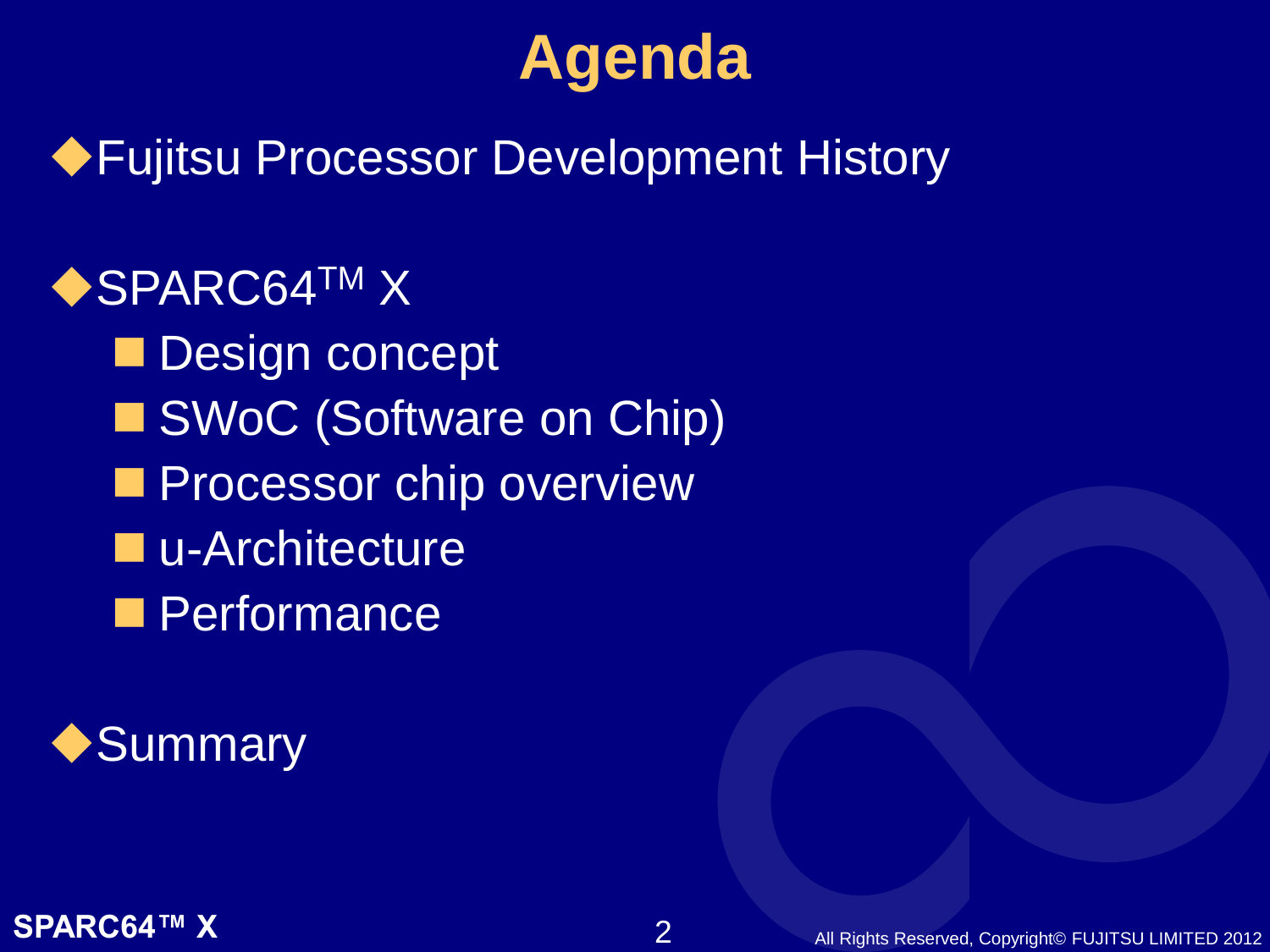## **Fujitsu Processor Development**

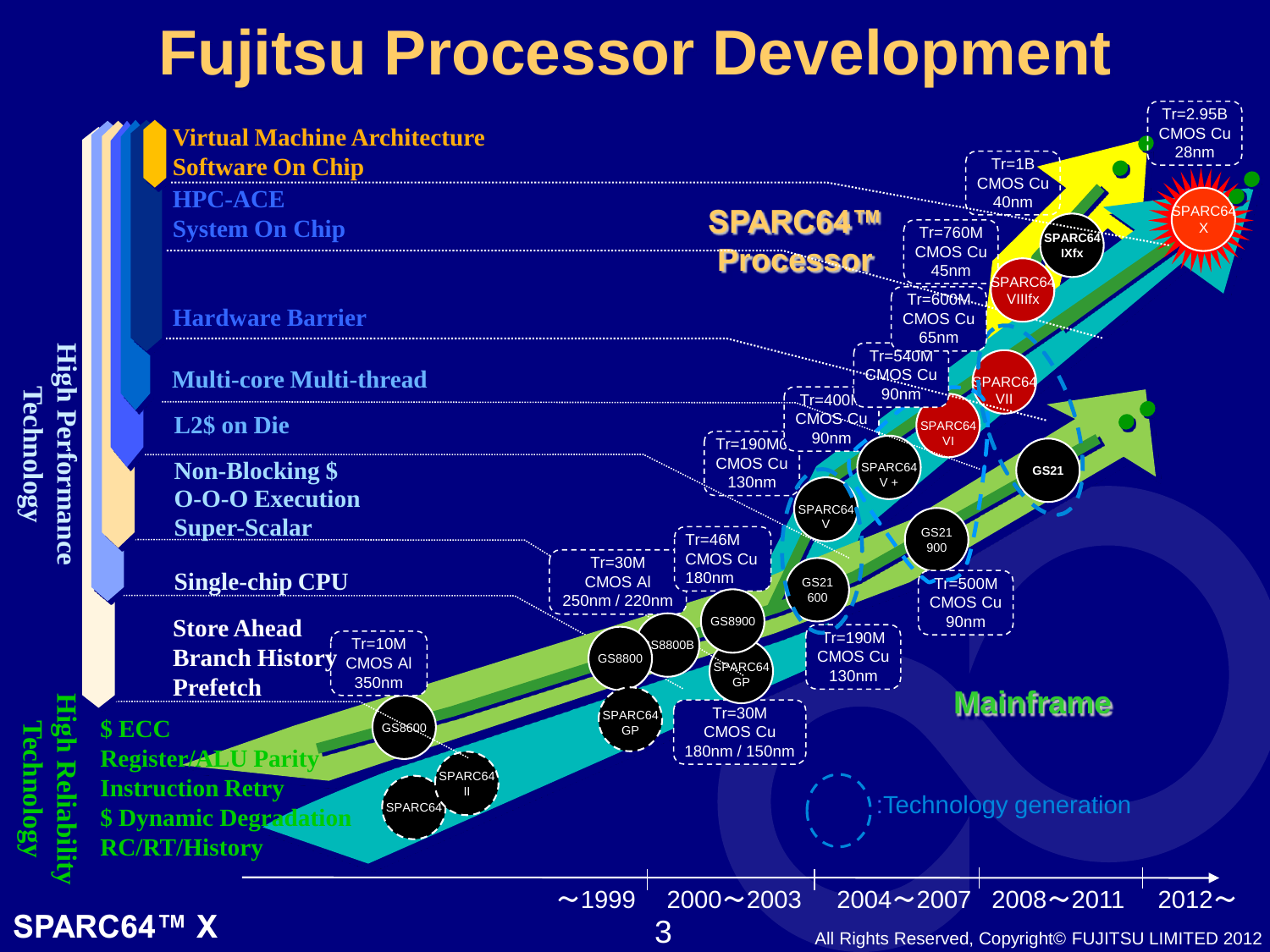## **SPARC64™ X Design Concept**

◆ Combine UNIX and HPC FJ processor features to realize an extremely high throughput UNIX processor.

- SPARC64 VII/VII+ (UNIX processor) feature
	- High CPU frequency (up-to 3GHz)
	- **•** Multicore/Multithread
	- Scalability : up-to 64sockets
- **SPARC64 VIIIfx (HPC processor) feature** 
	- HPC-ACE: Innovative ISA extensions to SPARC-V9
	- High Memory B/W: peak 64GB/s, Embedded Memory Controller

### Add new features vital to current and future UNIX servers

- **No. 7 Virtual Machine Architecture**
- Software On Chip
- Embedded IOC (PCI-GEN3 controller)
- Direct CPU-CPU interconnect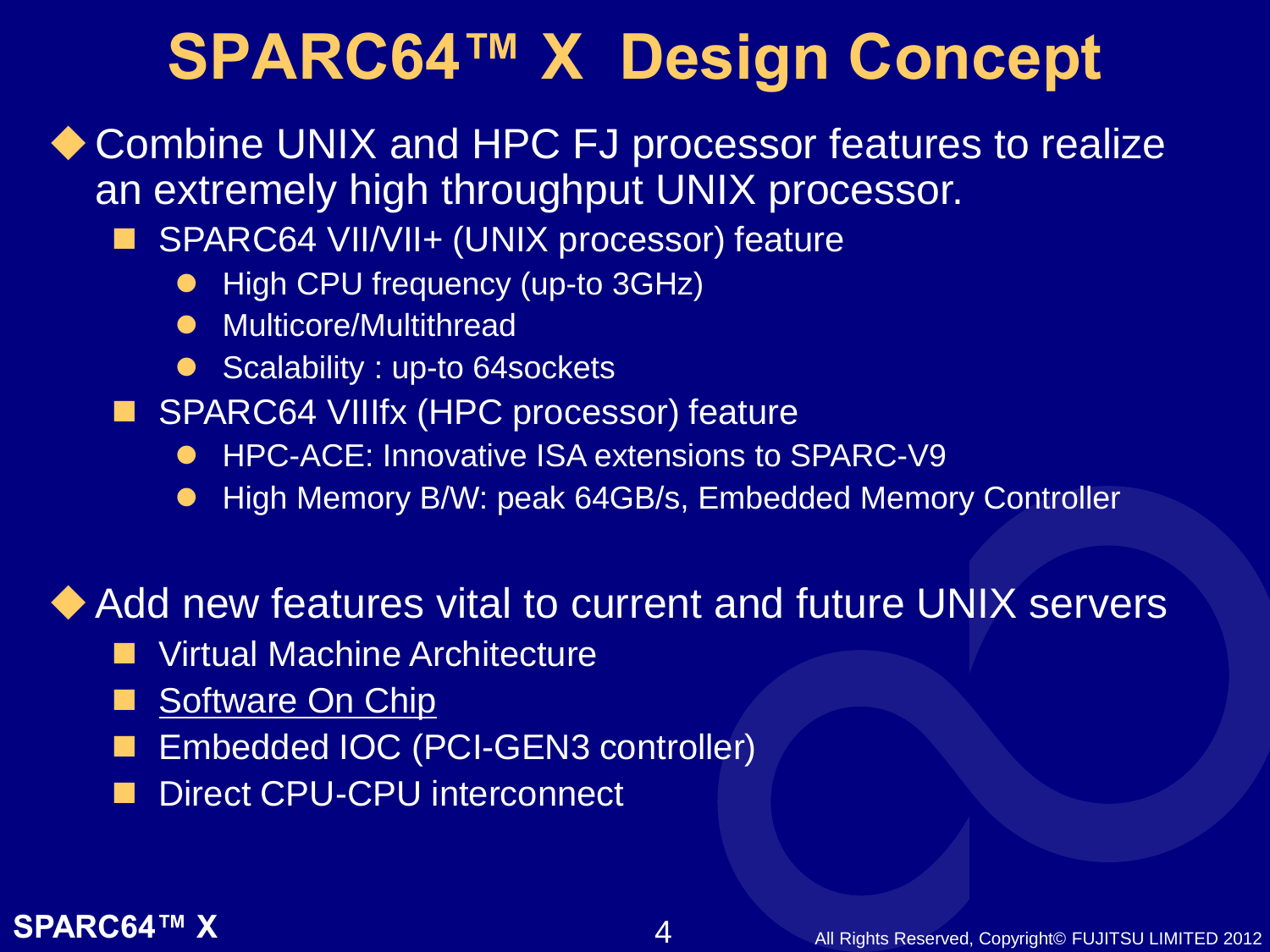# **Software on Chip 1/2**

### ◆ HW for SW

Accelerates specific software function with HW

### ◆ The targets

- Decimal operation (IEEE754 decimal and NUMBER)
- Cypher operation (AES/DES)
- Database acceleration

### ◆ HW implementation

- The HW engines for SWoC are implemented in FPU
	- To fully utilize 128 FP registers & software pipelining
- Implemented as instructions rather than dedicated co-processor to maximize flexibility of SW.
- **Avoid complication due to "CISC" type instructions** 
	- Various "RISC" type instructions are newly defined, instead.
	- 18 insts. for Decimal, and 10 insts. for Cypher operation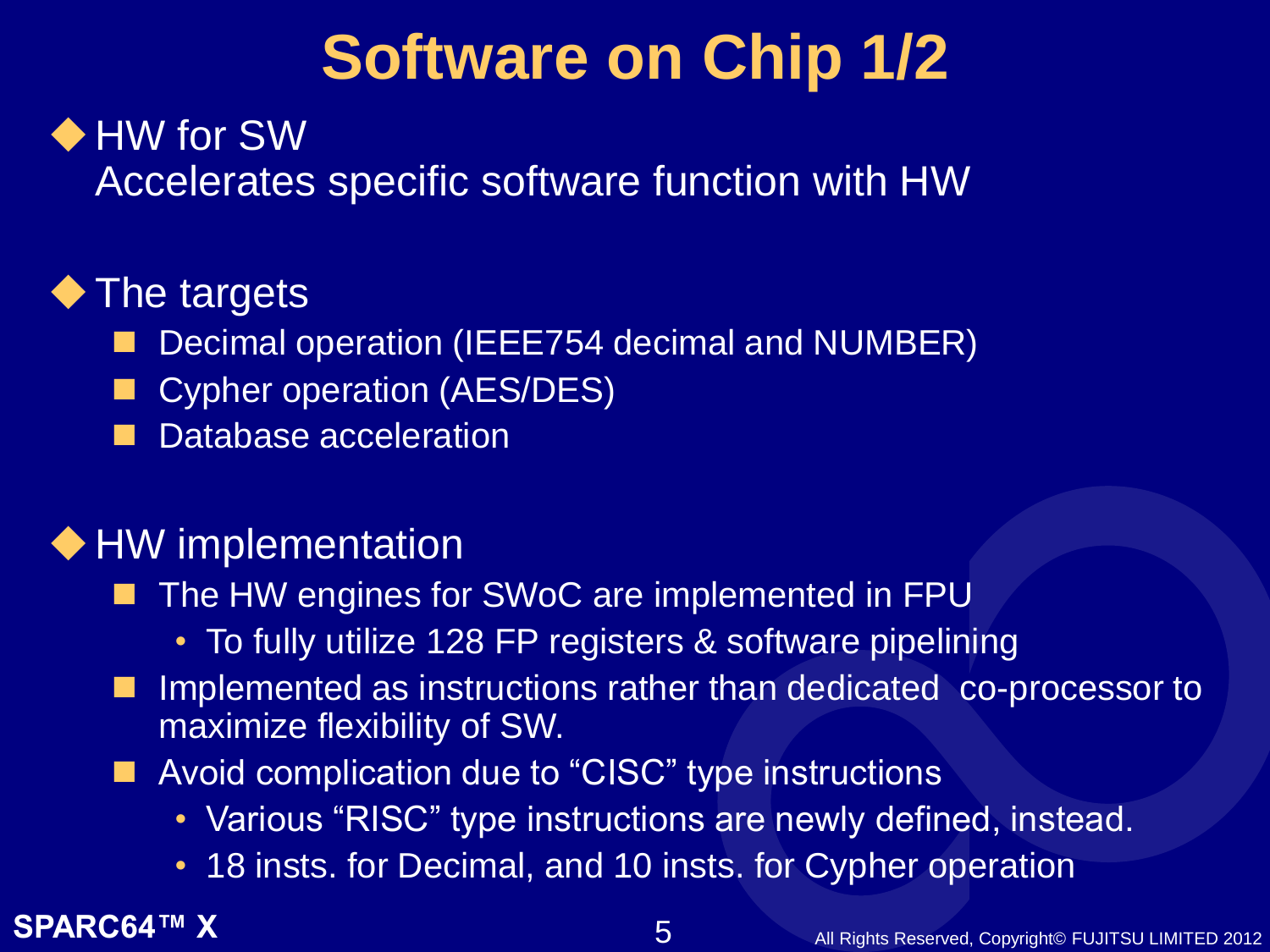## **Software on Chip 2/2**

### **Decimal Instructions**

- ◆ Supported data type
	- **IEEE754 DPD(Densely Packed Decimal)** 8B fixed length
	- **NUMBER** Variable length (max 21Byte)

### ◆ Instructions

- **Both DPD/NUMBER instructions are defined as 8B operation** (add/sub/mul/div/cmp) on FP registers
	- To maximize performance with reasonable HW cost
	- $\bullet$  When the data length is  $> 8$  byte, multiple such instructions will be used.
- An instruction for special byte-shift on FP registers is newly added to support unaligned NUMBER

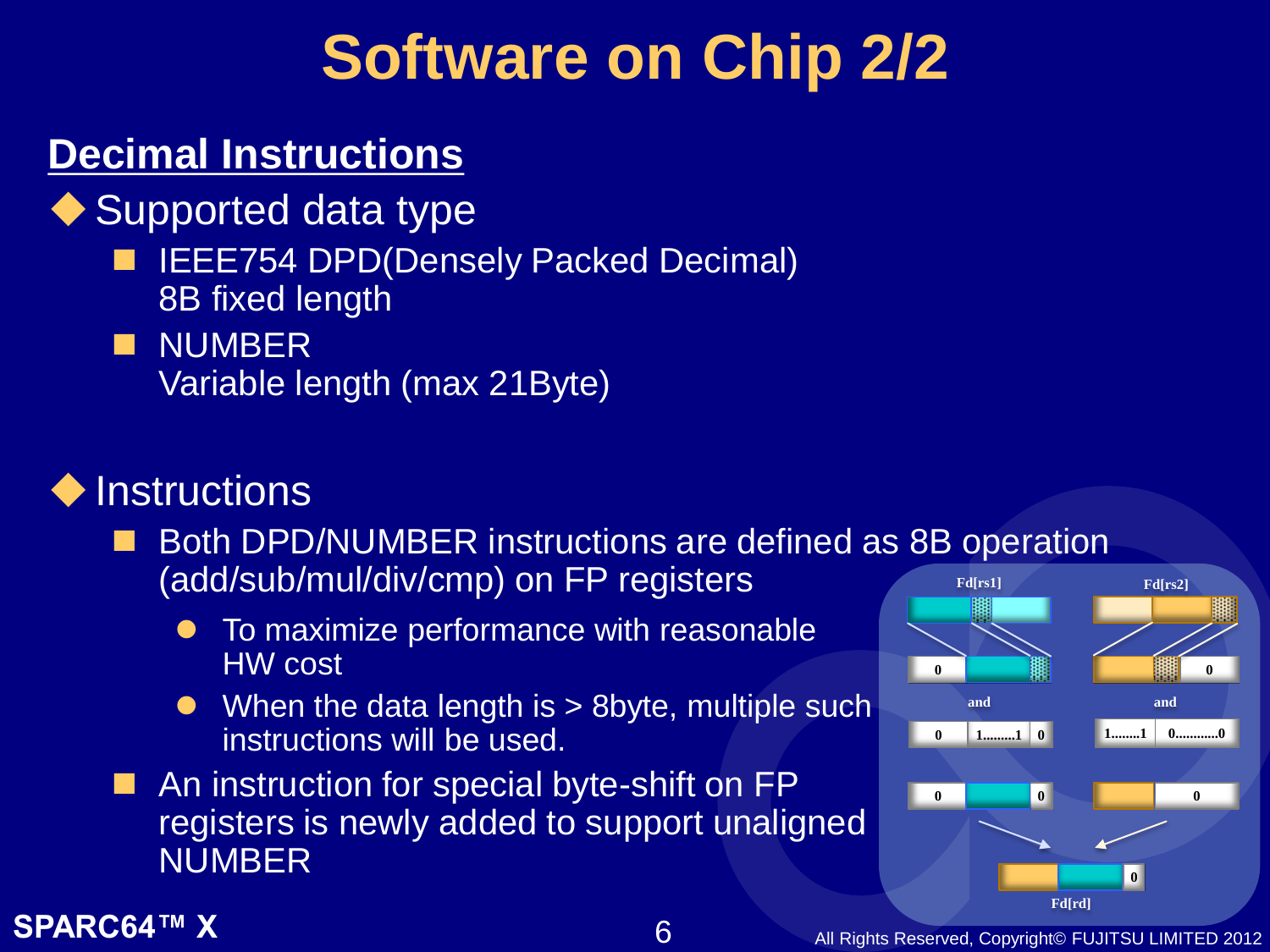## **SPARC64™ X Chip Overview**



### **Architecture Features**

- 16 cores x 2 threads
- SWoC (Software on Chip)
- Shared 24 MB L2\$
- Embedded Memory and IO **Controller**

## **28nm CMOS**

- 23.5mm x 25.0mm
- 2,950M transistors
- 1,500 signal pins
- 3GHz

### **Performance (peak)**

- 288GIPS/382GFlops
- 102GB/s memory throughput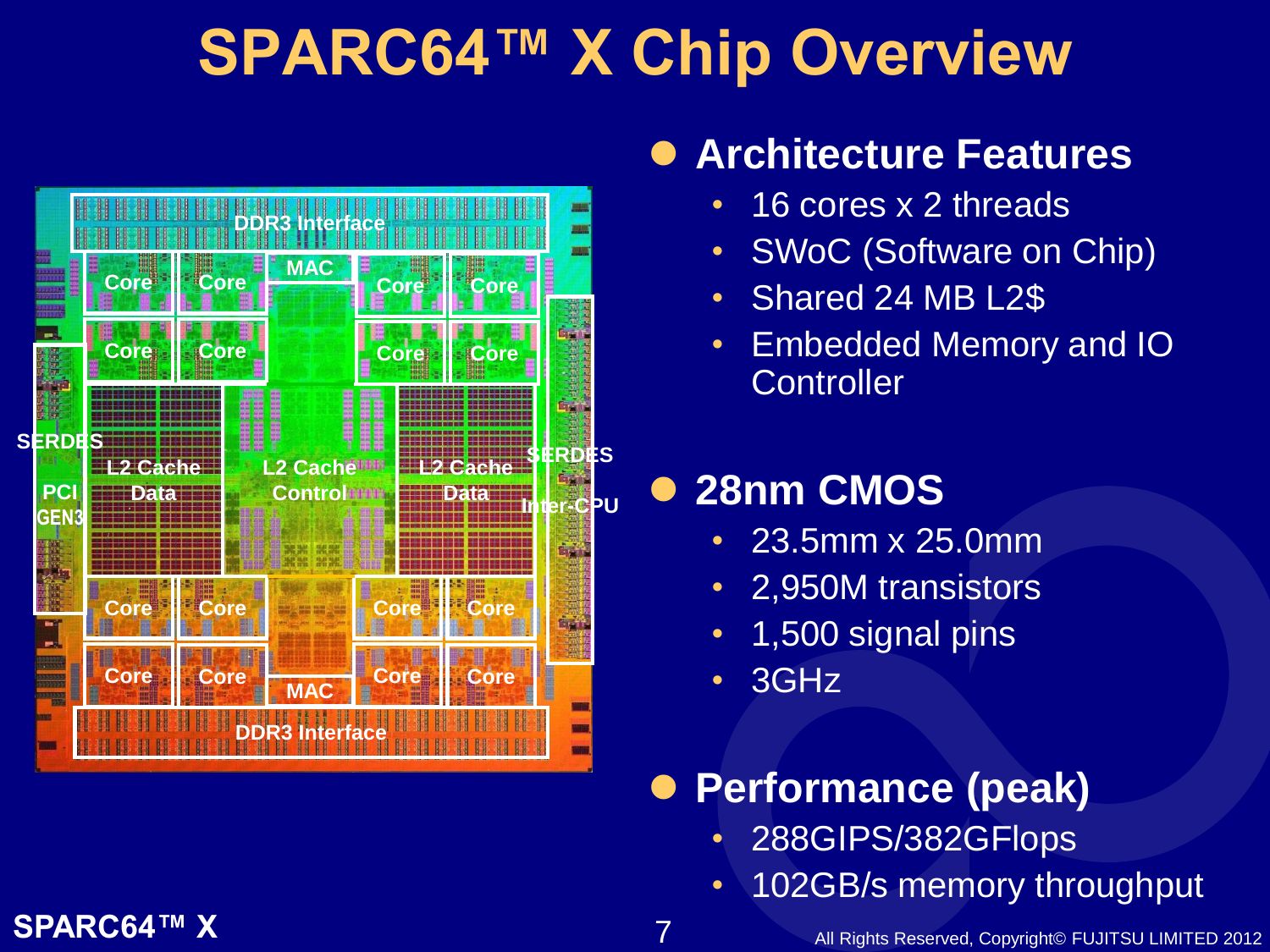## **SPARC64™ X Core spec**



| <b>Instruction</b><br><b>Set</b><br><b>Architecture</b> | <b>SPARC-V9/JPS</b><br><b>HPC-ACE</b><br>VM<br><b>SWoC</b>                                 |  |
|---------------------------------------------------------|--------------------------------------------------------------------------------------------|--|
| <b>Branch</b><br><b>Prediction</b>                      | <b>4K BRHIS</b><br>16K PHT                                                                 |  |
| <b>Integer</b><br><b>Execution</b><br><b>Units</b>      | 156 GPR x 2 + 64 GUB<br><b>ALU/SHIFT x2</b><br><b>ALU/AGEN x2</b><br><b>MULT/DIVIDE x1</b> |  |
| <b>FP</b><br><b>Execution</b><br><b>Units</b>           | 128 FPR x 2 + 64 FUB<br>FMA x4, FDIV x2<br><b>IMA/Logic x4</b><br>Decimal x1 / Cypher x2   |  |
| <b>L1\$</b>                                             | L1I\$ 64KB/4way<br>L1D\$ 64KB/4way                                                         |  |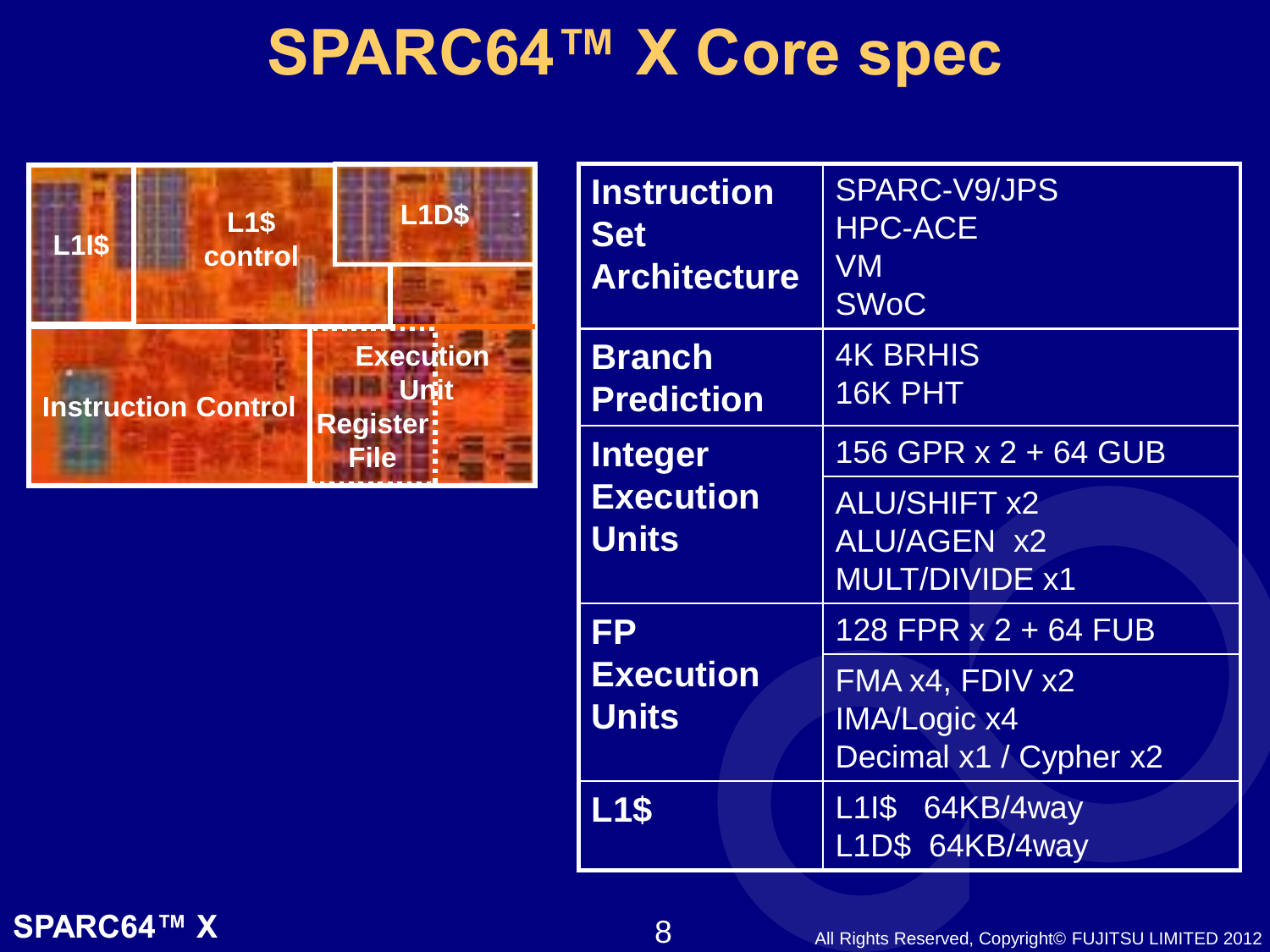# **u-Architecture enhancements from SPARC64TM VII+**

### ◆ CPU Core

- Deeper pipeline to increase Frequency
- Better Branch Prediction Scheme
- Various Queue-size and #Floating point register increase
- **Richer execution Units, including** 
	- $\bullet$  2EX + 2EAG  $\rightarrow$  2EX + 2EX/EAG
	- 2FMA  $\rightarrow$  4FMA to support 2way-SIMD
	- SWoC engine (Decimal and Cypher)
- More aggressive O-O-O execution of load and store
- Multi-banked 2port L1-Cache

### ◆ System On Chip

- #core and L2\$ size (4core/12MB→16core/24MB)
- Memory Controller, IO Controller, and CPU-CPU I/F are all embedded to increase performance and reduce cost.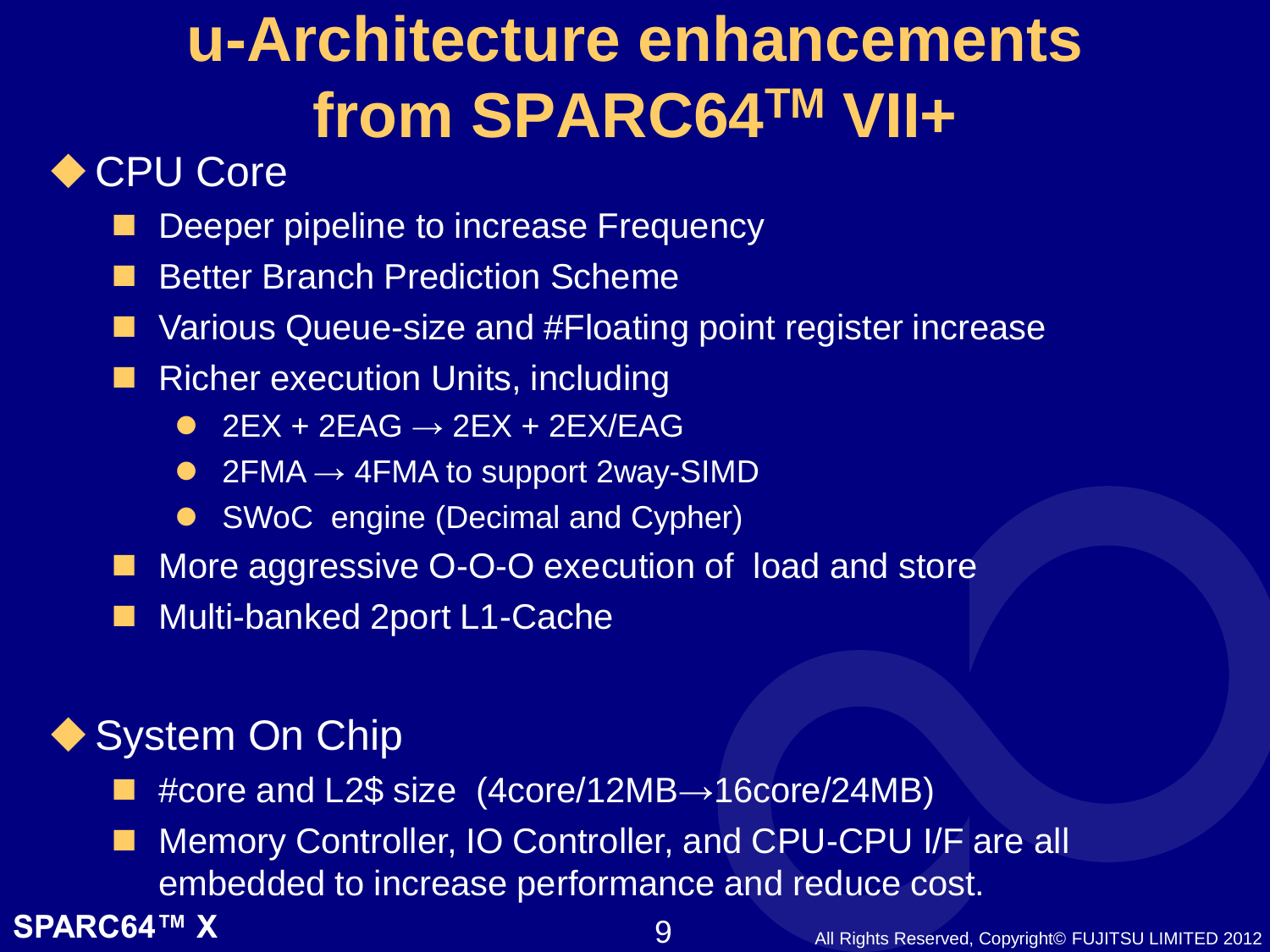## **SPARC64TM VII/VII+ Pipeline**

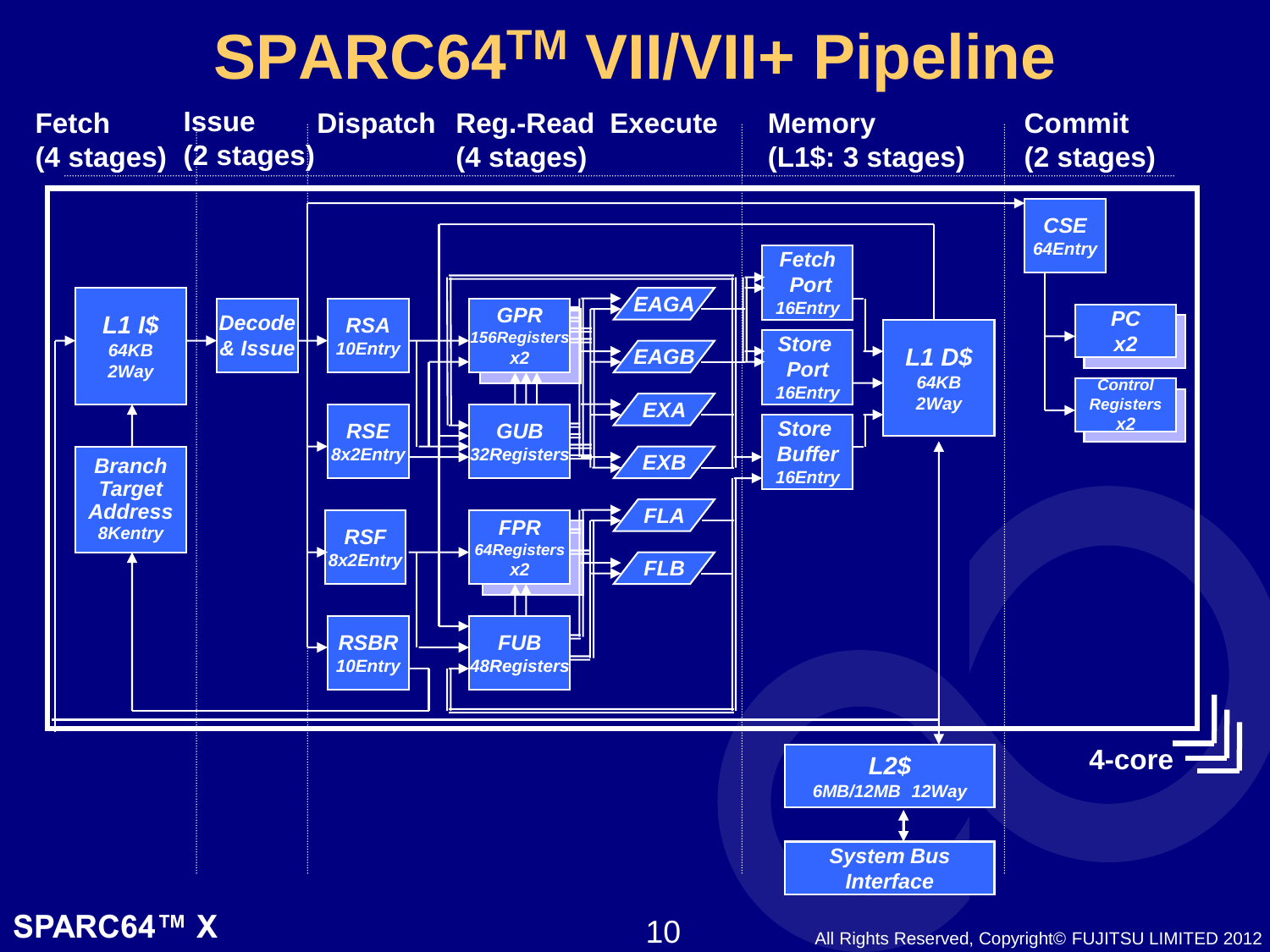## **SPARC64TM X Pipeline**

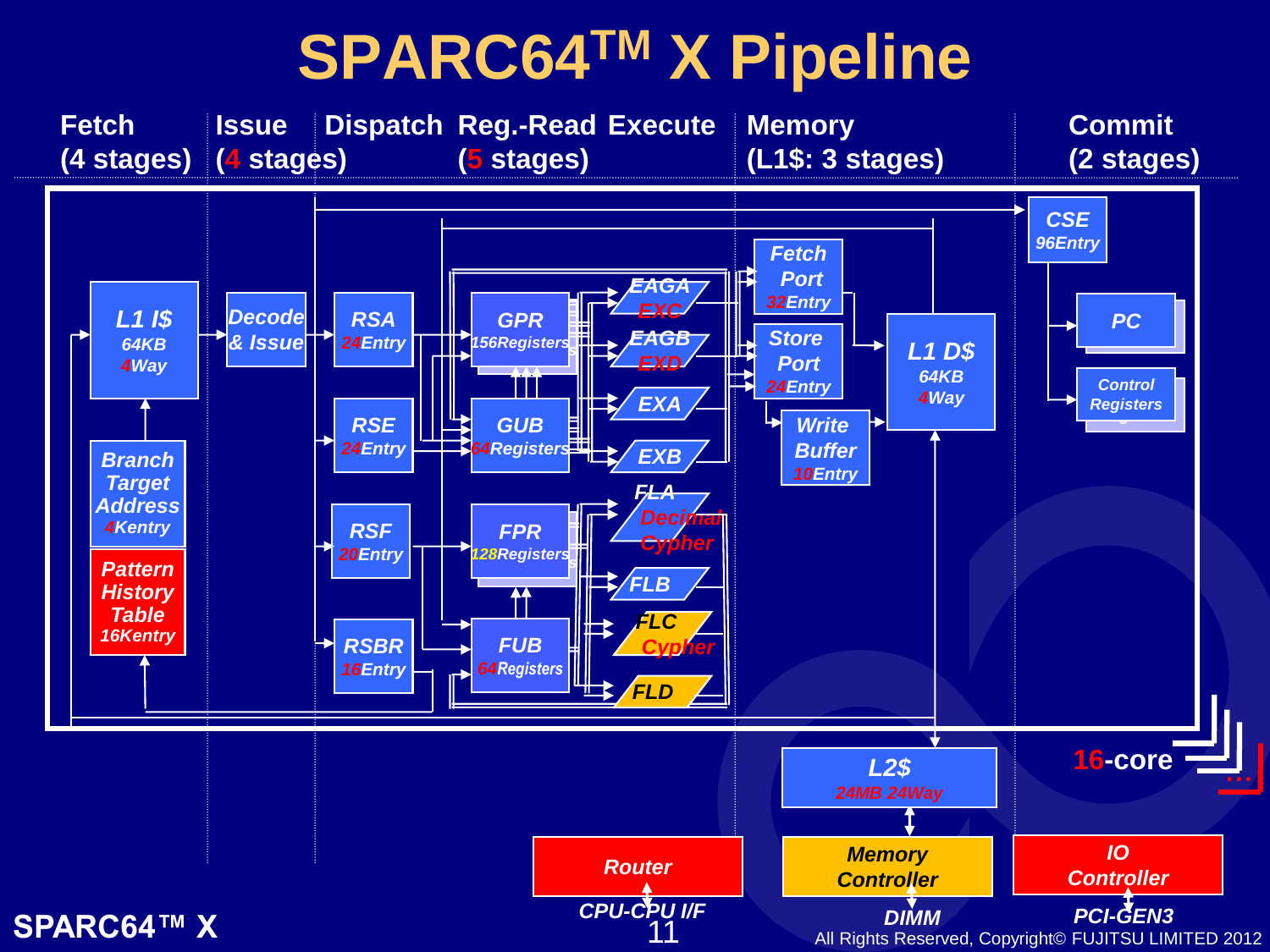### **SPARC64™ X** 12 All Rights Reserved, Copyright© FUJITSU LIMITED 2012

## **Execution units enhancements (Ex.)**

### ◆ Integer Execution Unit

- $\blacksquare$  2EX + 2EAG  $\rightarrow$  2EX + 2EX/EAG
- $\blacksquare$  2  $\rightarrow$  4W GPR
- $\rightarrow$  4 integer instructions can be executed per cycle (sustained)

### ◆ Load Store Unit

- **Aggressive load/store O-O-O execution:** 
	- Execute load without waiting for preceding store address calculation.

### Multi-banked 2port L1-cache to execute 2 load or 1 load+1 store in parallel

- Doubled L1\$ bus size
- Doubled L1\$ associativity (2→4way)
- $\rightarrow$  Increase L1-cache throughput and hit-rate



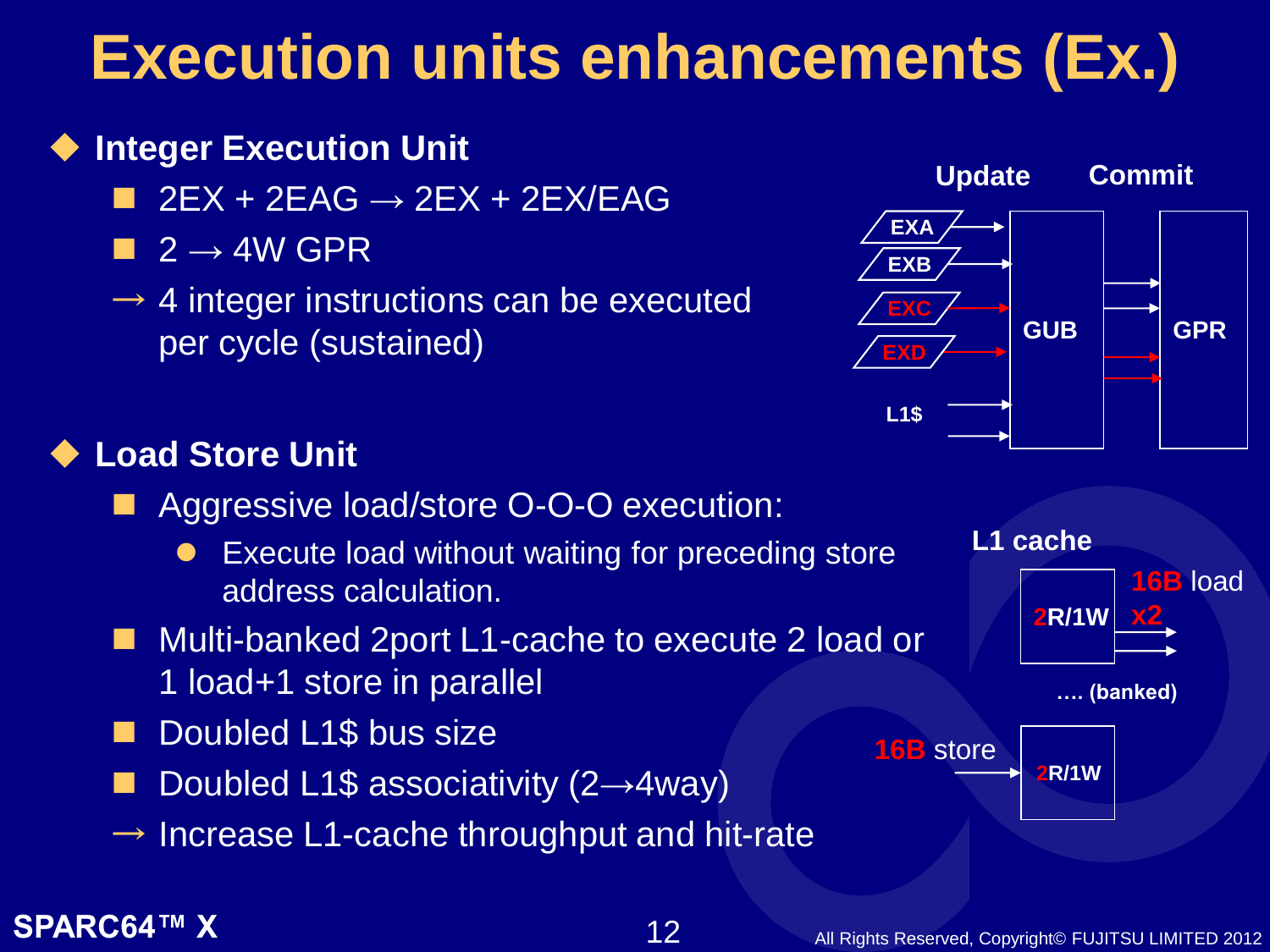# **SPARC64TM X interconnects**

### **SPARC64TM VII/VII+ interconnects**

**(SPARC Enterprise M8000)**



### **SPARC64TM VII/VII+ interconnects**

- 4 CPU require 8 additional LSIs to be connected with DIMM
- **O** DIMM i/f: 4.35GB/s (STREAMtriad)

### **SPARC64TM X interconnects**



### **SPARC64TM X interconnects**

- No additional LSIs to be connected with DIMM
- **O** DIMM i/f: 65.6GB/s (STREAMtriad)
- **CPU i/f: 14.5GB/s x 5ports (peak)** 
	- 3 ports: glueless 4way CPU interconnect
	- 2 ports: > 4way CPU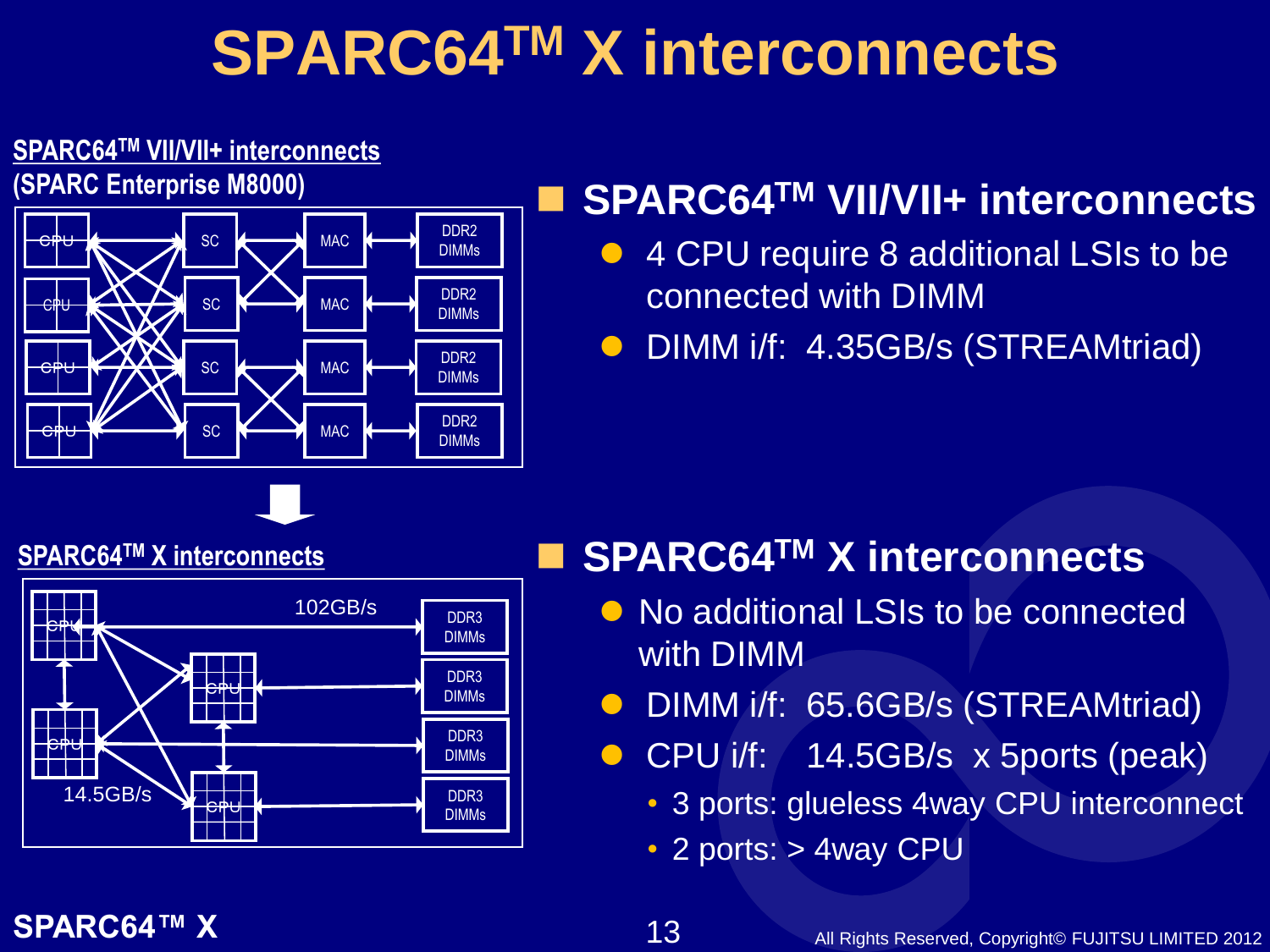# **High Speed Transceivers (SerDes)**

### ◆ CPU-CPU glue-less communication links

- 14.5Gb/s x 8 lanes bi-directional serial interface, 5 ports
- Embedded equalizer circuit enables long distance signal transmission
- Embedded adaptive control logic optimizes equalizer parameters automatically depending on the various system configurations

◆ PCI Express ports 8Gb/s x 8 lanes (Gen 3), 2 ports



14.5Gb/s x 8lanes SerDes

◆ Built-in SerDes provides peak 88.5GB/s x2 (up/down) total throughput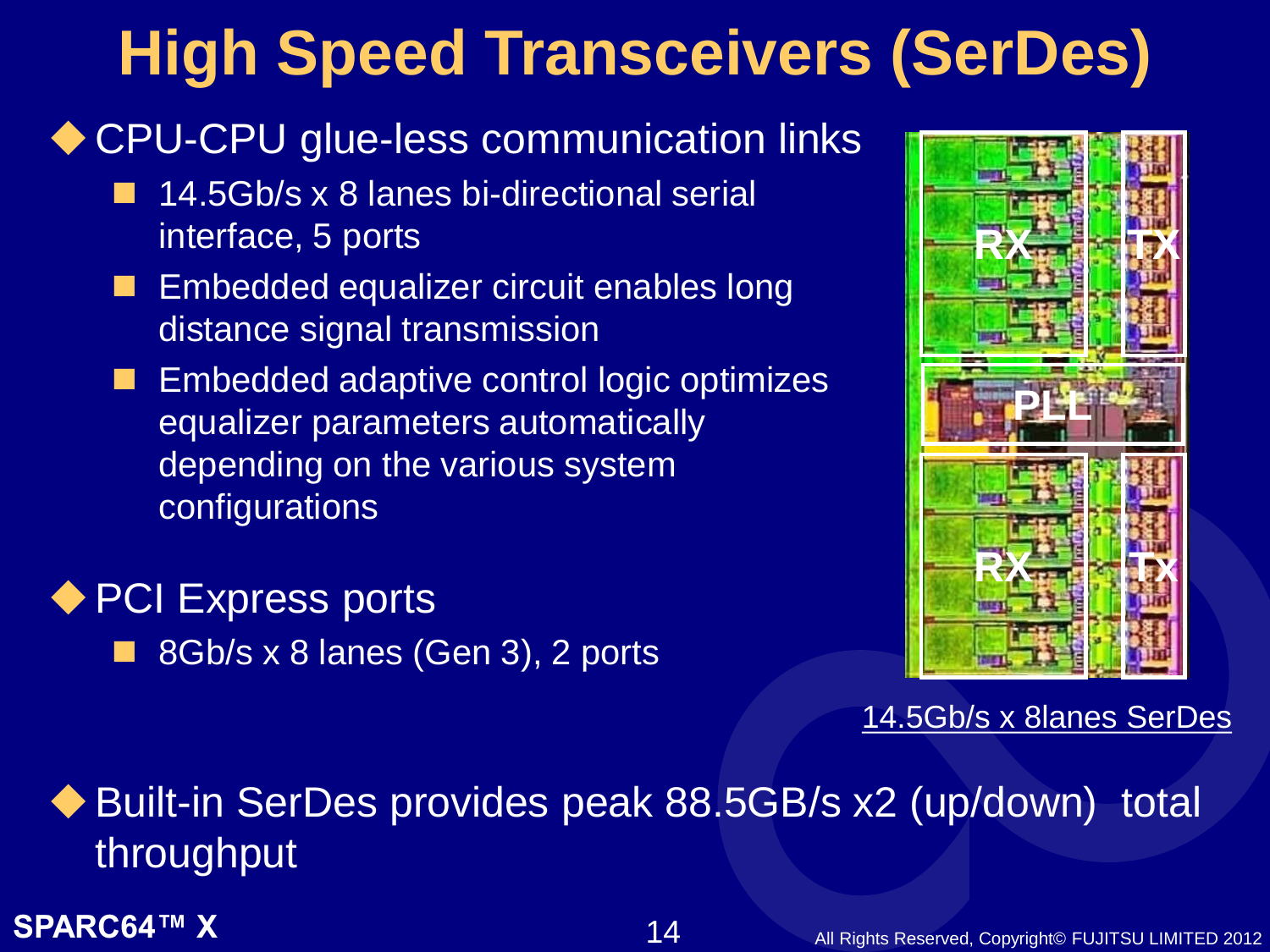# **Reliability, Availability, Serviceability**

| <b>Units</b>                 | <b>Error detection and</b><br><b>correction scheme</b> |
|------------------------------|--------------------------------------------------------|
| Cache (Tag)                  | <b>ECC</b><br><b>Duplicate &amp; Parity</b>            |
| Cache (Data)                 | <b>ECC</b><br>Parity                                   |
| Register                     | ECC (INT/FP)<br><b>Parity(Others)</b>                  |
| <b>ALU</b>                   | <b>Parity/Residue</b>                                  |
| Cache dynamic<br>degradation | Yes                                                    |
| <b>HW Instruction Retry</b>  | Yes                                                    |
| <b>History</b>               | Yes                                                    |

### **SPARC64TM X RAS diagram**



Green: 1bit error Correctable Yellow: 1bit error Detectable Gray: 1bit error harmless

New RAS features from SPARC64™ VII/VII+

- Floating-point registers are ECC protected
- #checkers increased to ~53,000 to identify a failure point more precisely
- $\rightarrow$  Guarantees Data Integrity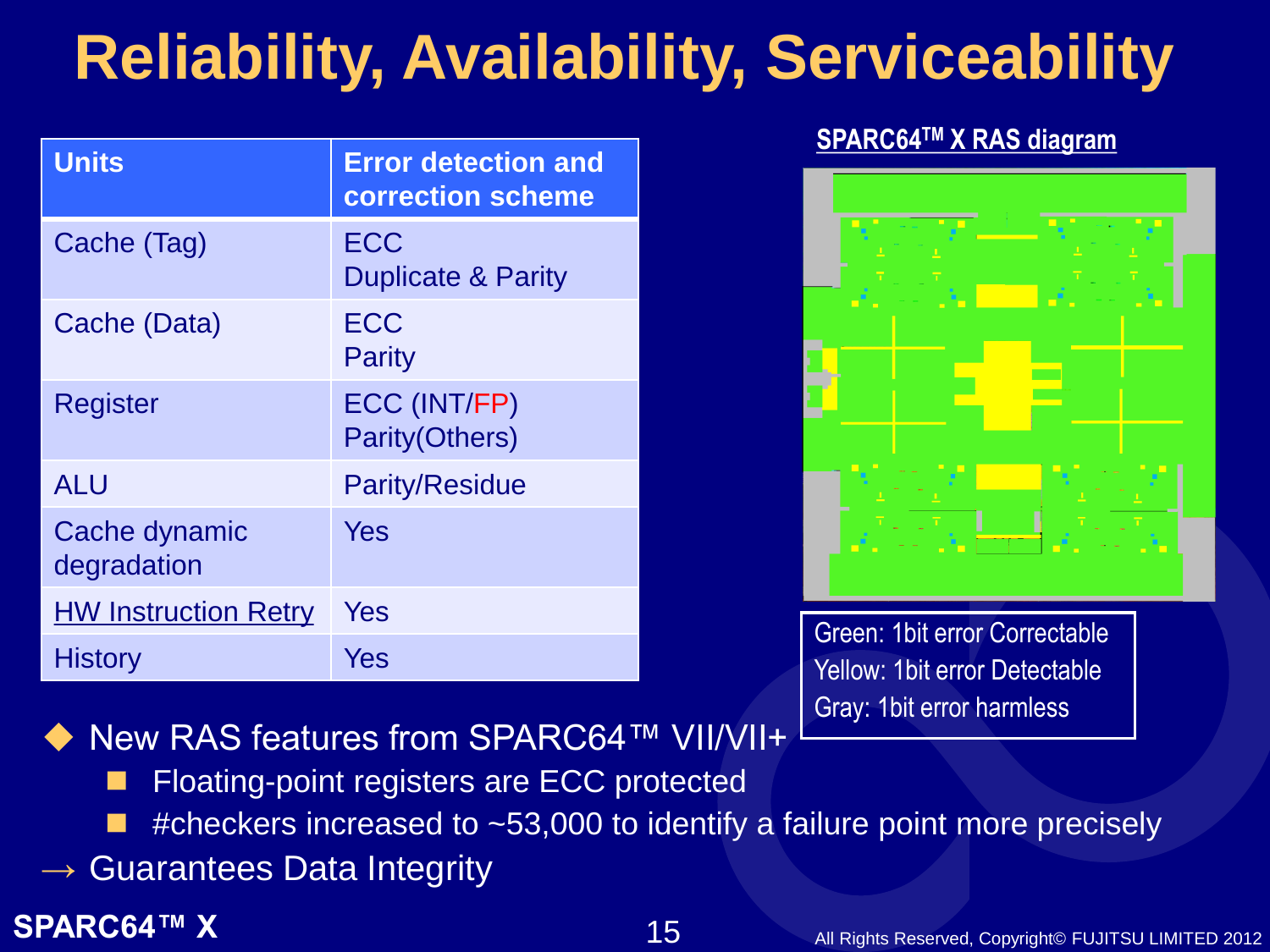## **Hardware Instruction Retry**



 When an error is detected, Hardware re-execute the instruction automatically to remove the transient error by itself.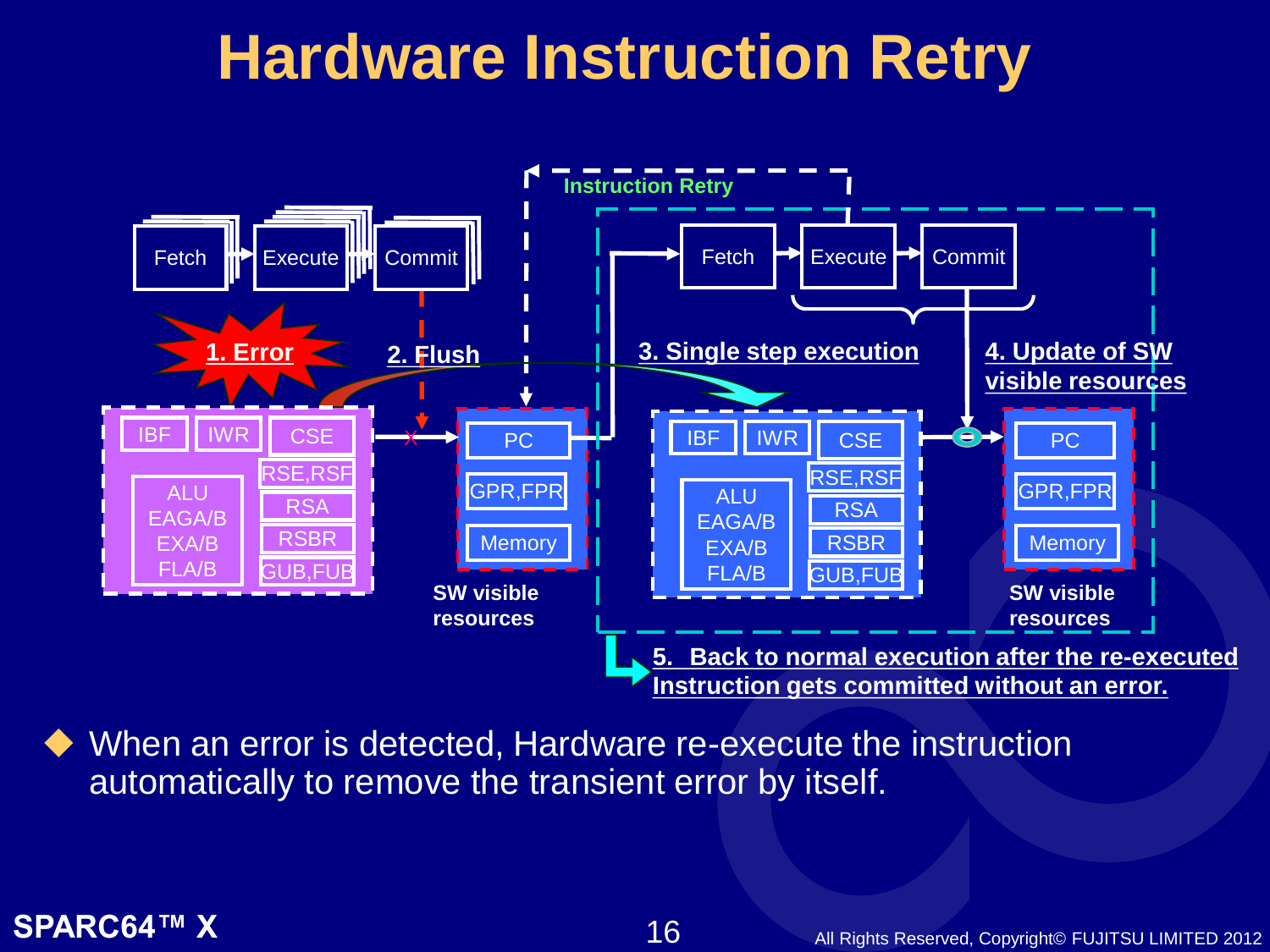## **SPARC64TM X Performance @3GHz**

Hardware measured results



→ SPARC64<sup>TM</sup> X realizes 7x INT/FP/JVM throughput and 15x memory throughput of SPARC64™ VII+

- The INT/FP/JVM result is with un-tuned Compiler/JVM.
- → SWoC of SPARC64<sup>TM</sup> X results in max 98x throughput.
	-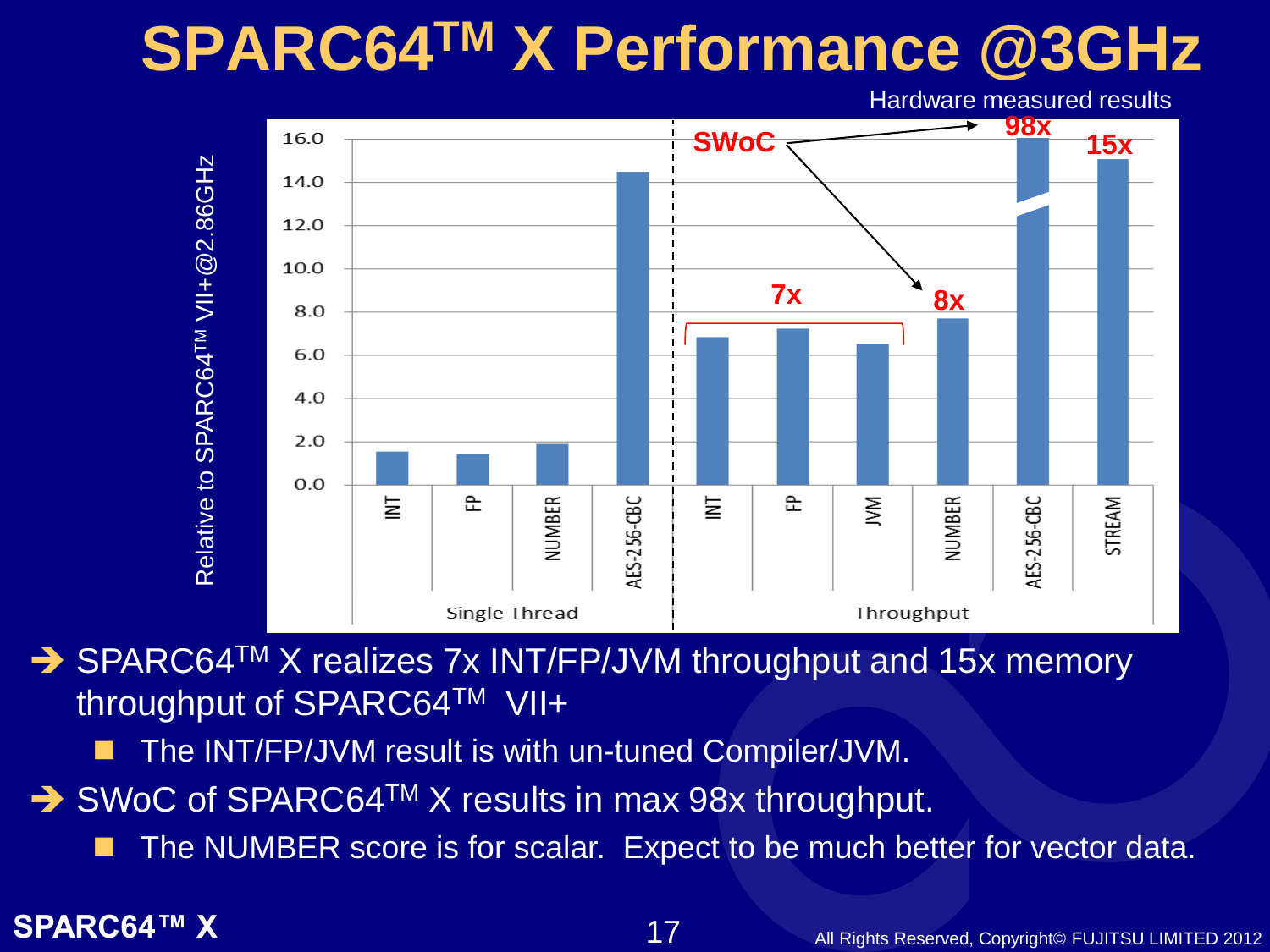## **SPARC64TM X CPI (Cycle Per Instruction) Example**

### **SPARC64TM VII+ v.s. SPARC64TM X INT (single thread)**

Hardware measured results



- → 4 integer execution units and write port increase of GPR (integer register) improves overall performance.
- **SPARC64™ X** All Rights Reserved, Copyright© FUJITSU LIMITED 2012 18  $\rightarrow$  Memory latency reduction, Large L2\$, branch prediction, and L1\$ improvement also contribute to the high performance dramatically.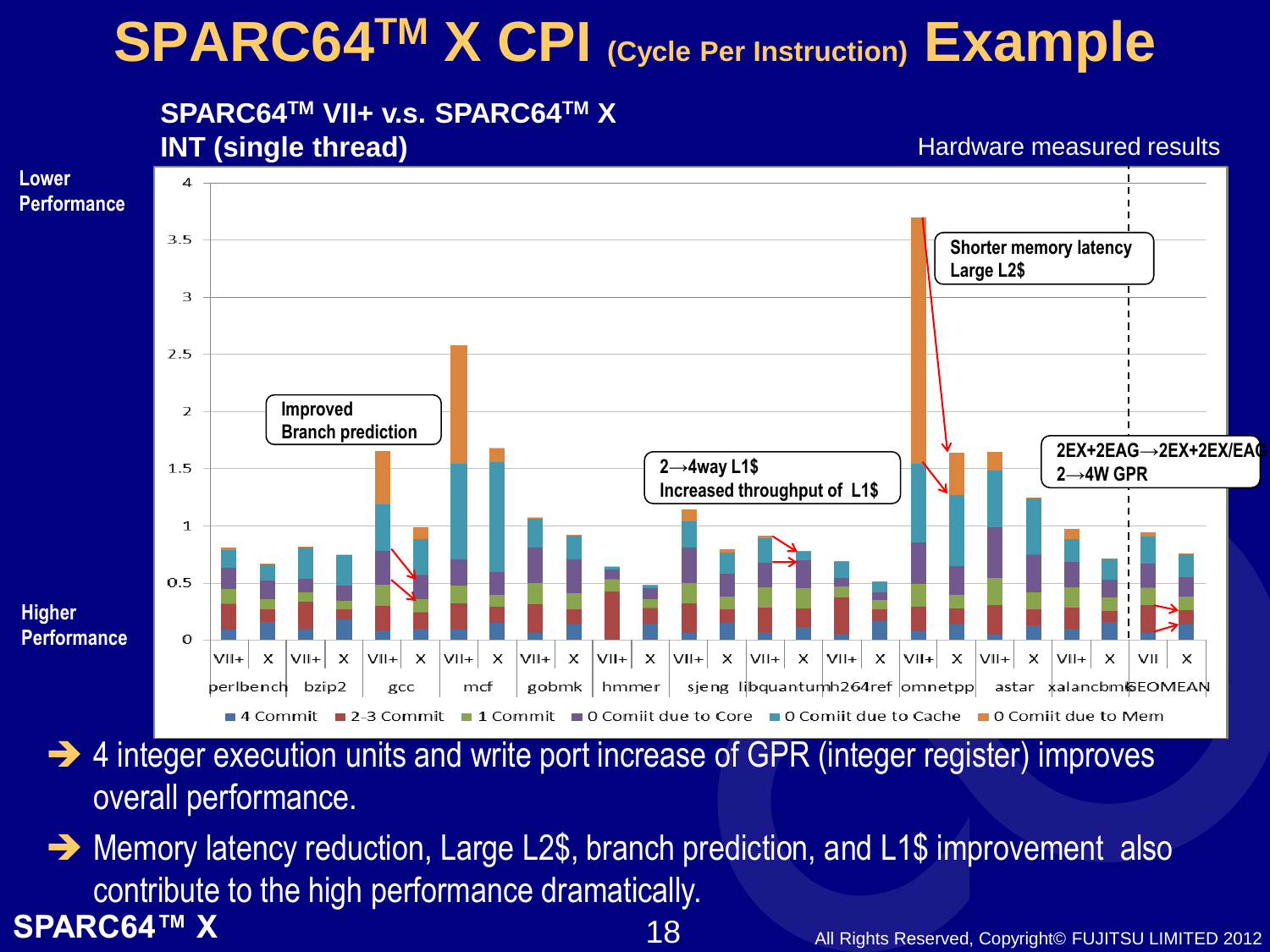## **Summary**

- ◆ SPARC64<sup>TM</sup> X is Fujitsu's10<sup>th</sup> SPARC processor which has been designed to be used for Fujitsu's next generation UNIX server.
- ◆ SPARC64<sup>TM</sup> X integrates 16cores + 24MB L2 cache with over 100GB/s(peak) memory B/W. ◆ SPARC64<sup>TM</sup> X keeps strong RAS features.
- $\blacklozenge$  SPARC64<sup>TM</sup> X chip is up and running in the lab.
- ◆ It has shown 7 times throughput of SPARC64TM VII+ w/o compiler tuning.
- ◆ SWoC is effective to accelerate specific software functions

◆ Fujitsu will continue to develop SPARC64<sup>TM</sup> series.